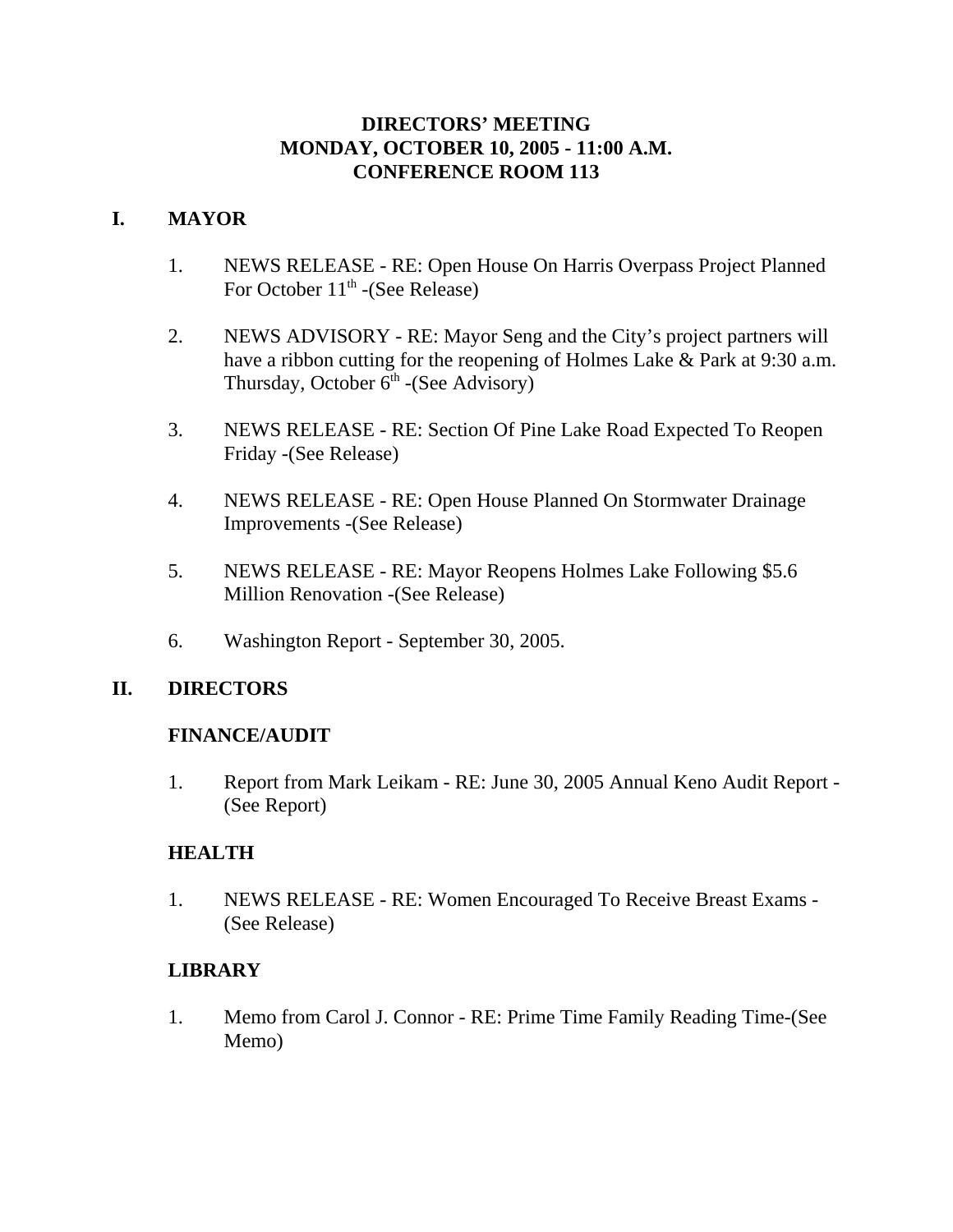## **PLANNING**

1. Letter from Jean Walker to Rick Peo, City Law Dept. - RE: Change of Zone #05065 & Miscellaneous #05021 (Text amendments to Title 27 and Title 26 relating to City Council action on items appealed from Planning Commission) -(See Letter)

# **PLANNING COMMISSION FINAL ACTION .....**

- 1. Special Permit #05045 (North  $67<sup>th</sup>$  & Starr Streets) Resolution # PC-00953.
- 2. Special Permit #05046 (Lighthouse  $-26<sup>th</sup>$  & N Streets) Resolution # PC-00954.

### **PUBLIC WORKS & UTILITIES**

1. Letter & Map from Kenneth Smith, City Parking Manager - RE: Attention All Monthly Parkers: - New rates will be applied to all City of Lincoln parking facilities effective November 1, 2005 - (See Letter)

### **III. CITY CLERK**

### **IV. COUNCIL**

### **A. COUNCIL REQUESTS/CORRESPONDENCE**

#### **JON CAMP**

1. E-Mail from Jane Raybould, B&R Stores, Inc. sent to Jon Camp - RE: Big Box Retailers and Health Insurance -(See E-Mail)

#### **DAN MARVIN**

1. Letter from Dan Marvin to Lancaster County Commissioners - RE: RUTS discussion -(See Letter)